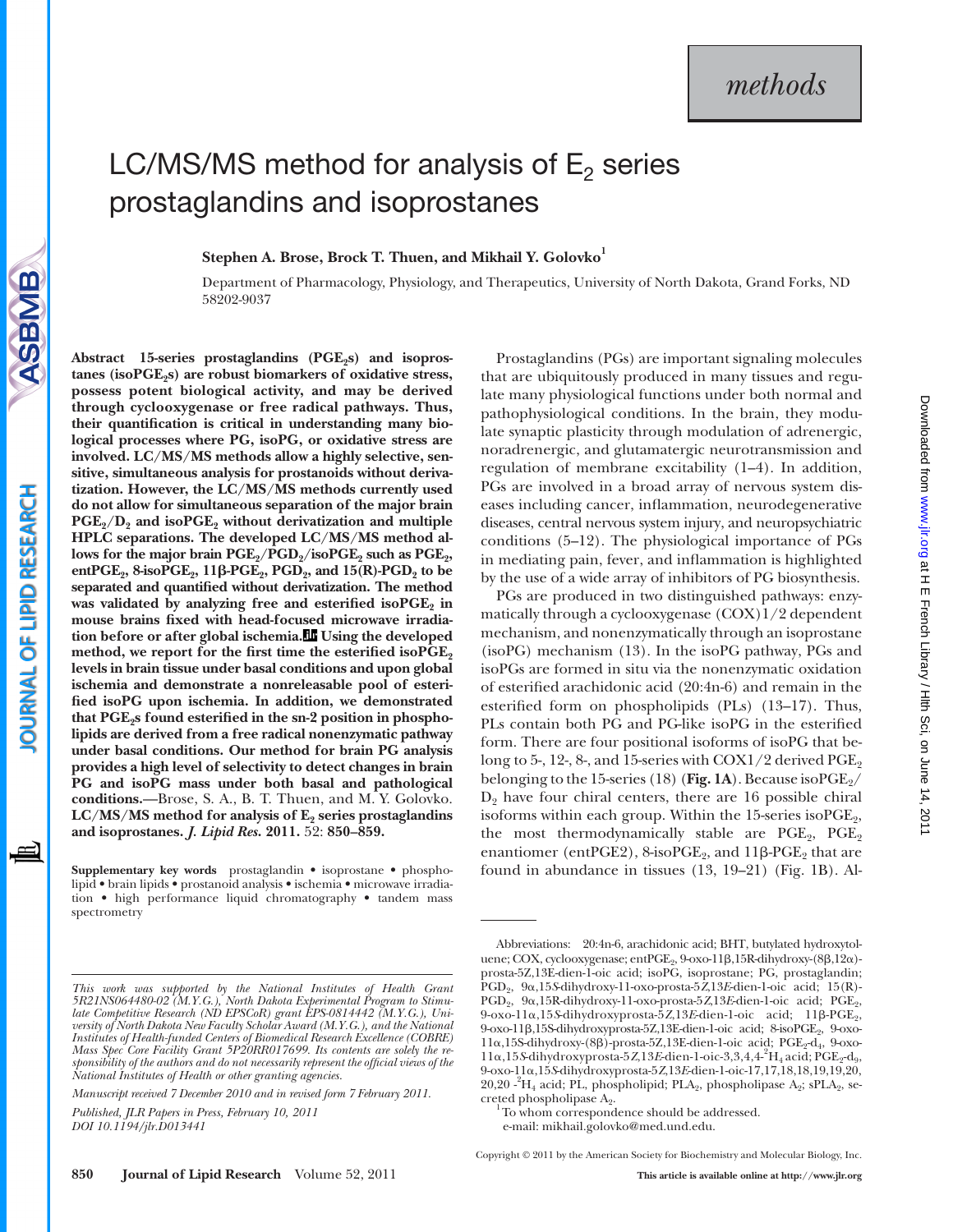

 $\frac{1}{\circ}$ <sub>DH</sub>

JOURNAL OF LIPID RESEARCH

山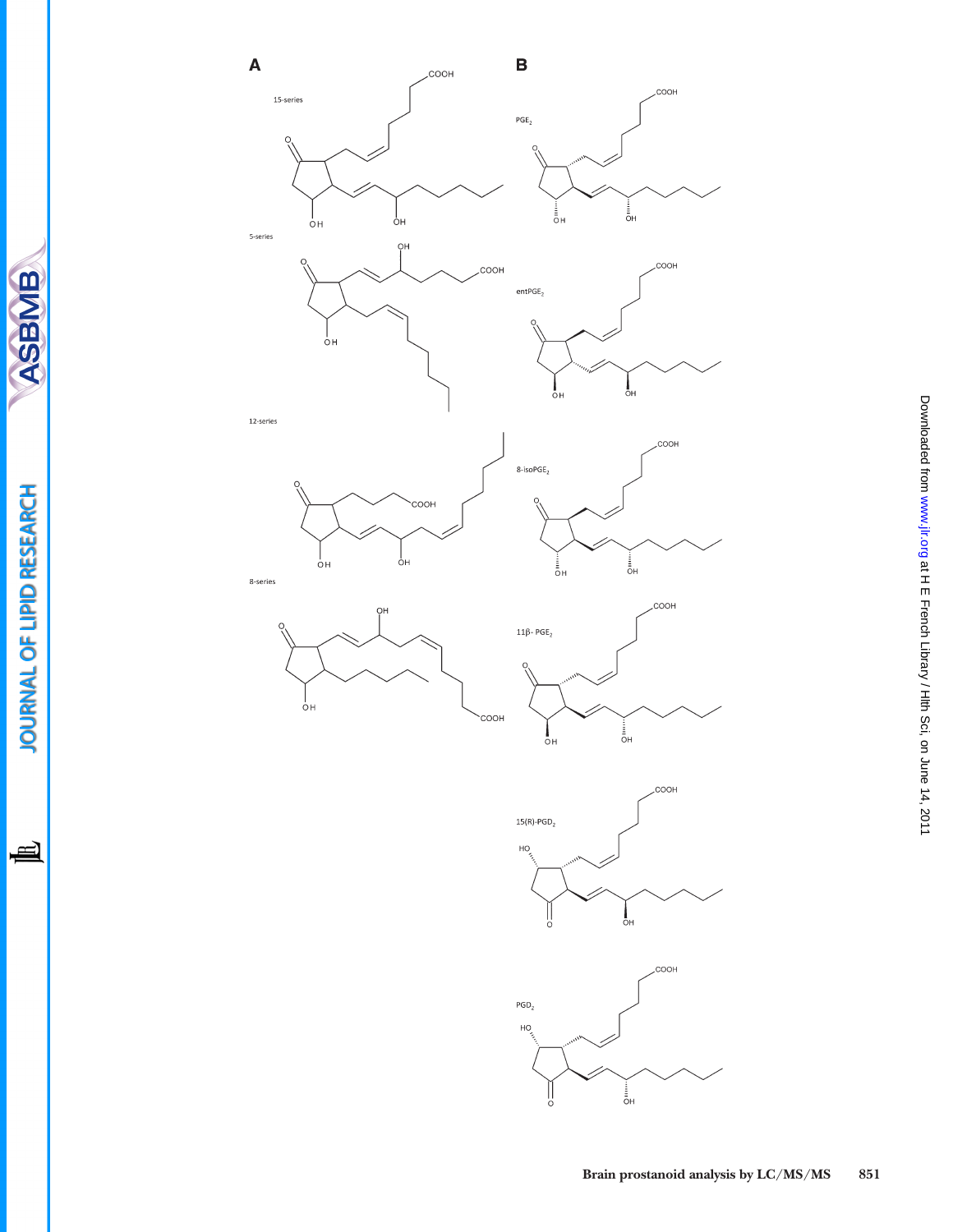

though isoPGs are stable robust biomarkers of oxidative stress (22, 23), 15-series isoPG might also possess potent biological activity (15, 21). Esterified  $PGE_2$  and iso $PGE_2$ might be released from PL by platelet activating factor acetylhydrolase II (24) that is activated at early stages of tissue stimulation (25). Because the initial rapid increase in PG mass triggers downstream phases of tissue response upon stimulation  $(26-28)$ , the released PG and isoPG from PL at early stages of tissue stimulation may also have a critical role during the later phases of tissue response. Because of the important role for  $PGE_2$  and 15-series iso $PGE_2$  in normal and pathophysiological processes, as well as biomarkers of oxidative stress, their quantification is critical in understanding many biological processes where PG, isoPG, or oxidative stress are involved.

A number of methods have been used for brain and other tissue-esterified isoPGE<sub>2</sub> quantification. Liquid chromatography with tandem mass spectrometer detection (LC/MS/MS) methods are considered to be the most specific and less laborious for isoPG measurement as compared with enzyme immunoassay and radioimmunoassay methods, high performance liquid chromatography (HPLC) with ultraviolet or fluorescence detection, and gas chromatography with MS or flame ionization detection because of a better isomer separation and no derivatization or multi-step purification requirements (29, 30). However, the LC/MS/MS methods currently used do not allow for simultaneous separation of the major brain  $PGE_2/D_2$  and isoPGE<sub>2</sub> such as PGE<sub>2</sub>, entPGE<sub>2</sub>, PGD<sub>2</sub>, 8-isoPGE<sub>2</sub>, and  $11\beta$ -PGE<sub>2</sub> without derivatization and multiple HPLC separations (13, 20, 29, 31–36).

In the present study, we developed an LC/MS/MS method that allows for the major brain  $PGE_2/D_2$  series molecules such as  $PGD_2$ ,  $15(R)-PGD_2$ ,  $PGE_2$ ,  $entPGE_2$ ,  $8$ -isoPGE<sub>2</sub>, and  $11\beta$ -PGE<sub>2</sub> to be separated and quantified without derivatization and validated the method by analyzing free and esterified isoPGE<sub>2</sub> in brains fixed with headfocused microwave irradiation before or after global ischemia. Using the developed method, we report for the first time esterified iso $PGE_2$  levels in brain tissue under basal conditions and upon global ischemia and demonstrate a nonreleasable pool of isoPG esterified onto brain PL. In addition, we demonstrate that PGE<sub>2</sub>s found esterified in the sn-2 position in PL are derived from free radical nonenzymatic pathway under basal conditions.

## MATERIALS AND METHODS

#### **Chemicals**

9-oxo-11α,15S-dihydroxyprosta-5Z,13E-dien-1-oic acid (PGE<sub>2</sub>), 9-oxo-11β,15R-dihydroxy-(8β,12α)-prosta-5Z,13E-dien-1-oic acid (entPGE<sub>2</sub>), 9-oxo-11β,15S-dihydroxyprosta-5Z,13E-dien-1-oic acid  $(11β-PGE<sub>2</sub>), 9-oxo-11α,15S-dihydroxy-(8β)-prosta-5Z,13E-dien-1-oic$ acid (8-*iso*PGE<sub>2</sub>), 9-oxo-11α,15S-dihydroxyprosta-5Z,13E-dien-1-

## **Animals**

This study was conducted in accordance with the National Institutes of Health Guidelines for the Care and Use of Laboratory Animals (NIH publication 80-23) and under an animal protocol approved by the IACUC at the University of North Dakota (Protocol #0903-1 and #0806-1). Male CD1 strain mice (30–35 g) were maintained on standard laboratory chow diet and water ad libitum. The ages of the mice used in this study were between 8-11 months.

## **Brain prostanoid extraction**

To analyze PG under basal conditions, male mice were anesthetized with isoflurane  $(1-3\%)$  and euthanized by head-focused microwave irradiation (3 kW, 1.33 s; Cober Electronics, Inc., Norwalk, CT) to heat denature enzymes in situ. To model global ischemia, mouse brains were subjected to head-focused microwave irradiation 5 min after decapitation (29, 37, 38). The whole brain was frozen in liquid nitrogen and pulverized under liquid nitrogen temperatures to a fine homogeneous powder.

Prostanoids were extracted with acetone using liquid/liquid extraction as previously described (29). This method demonstrates an  $\sim$ 90% of extraction efficiency and demonstrates the greatest sensitivity during MS analysis as the result of reduction of basal noise (29). Briefly, pulverized tissue was homogenized in 3 ml of acetone/saline (2:1) containing 100 pg of  $PGE_2-d4$ as an internal standard and 0.005% of butylated hydroxytoluene (BHT) to prevent fatty acid oxidation using a Tenbroeck tissue grinder (Kontes Glass Co., Vineland, NJ). After 10 min of centrifugation (2000 *g*) at 4°C, the supernatant was washed using  $3 \times 2.0$  ml of hexane, acidified with formic acid to pH =  $3.5$  (30  $\mu$ l of 2M formic acid), and extracted with 2 ml of chloroform. Chloroform extract containing PG was transferred to silanized with Sigmacote® (Sigma Chemical Co., St. Louis, MO) tube, flushed with nitrogen, and cooled at  $-80^{\circ}$ C for at least 15 min. This cooling allowed the separation of any residual upper phase, which was then removed and discarded before analysis.

### **Sample preparation for LC/MS/MS**

Samples were prepared for LC/MS/MS analysis as previously described (29). After the residual upper phase was discarded,  $200 \mu l$  of methanol was added to the extract and dried down under a stream of nitrogen. The dried extract was transferred to  $300$   $\mu$ l silanized microvial inserts (National Scientific, Rockwoods, TN) using  $2 \times 0.1$  ml of chloroform containing 10% methanol. The solvent in microvial inserts was dried down under a stream of nitrogen and redissolved in 30  $\upmu l$  of acetonitrile:water (1:2) for isoPG separation. For chiral chromatography of  $PGE_2$ and ent $PGE_2$ , 12 µl of 35% acetonitrile was used to redissolve samples.

**Fig.** 1. Positional and selected chiral isoforms of isoPGE<sub>2</sub> and PGD<sub>2</sub>. A: Positional isoforms for isoPGE<sub>2</sub>. For simplicity, stereochemical orientation is not indicated in the figure. B: Selected isoPGE<sub>2</sub> and isoPGD<sub>2</sub> stereoisoforms used in the study.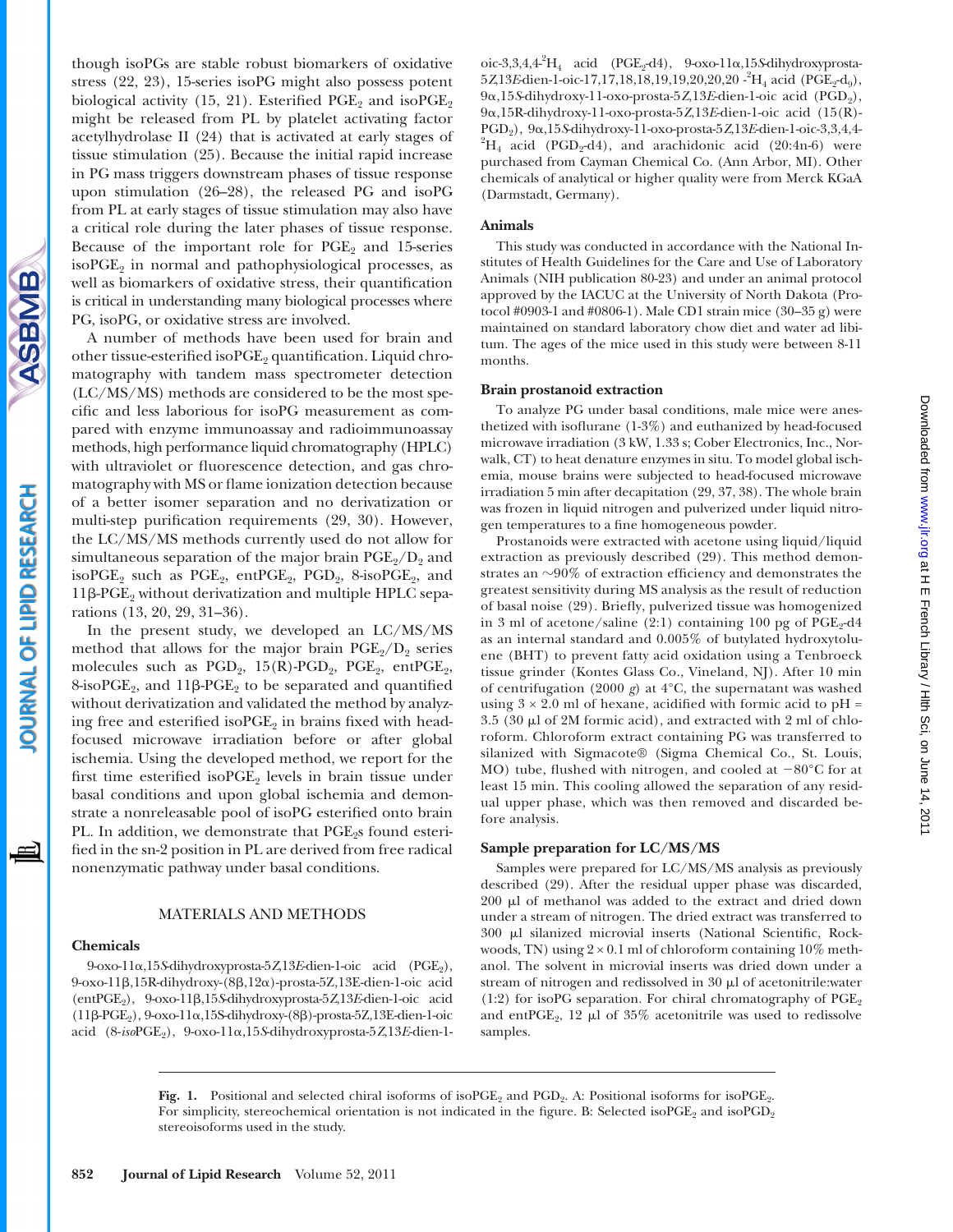#### **HPLC** of isoPGE<sub>2</sub> and PGE<sub>2</sub>

The separation of iso $PGE_2$  and  $PGE_2$  was carried out using a Luna C-18(2) column (3  $\mu$ m, 100 Å pore diameter, 150  $\times$  2.0 mm, Phenomenex, Torrance, CA) with a stainless steel frit filter  $(0.5 \mu m)$  and security guard cartridge system  $(C-18)$  (Phenomenex). The HPLC system consisted of an Agilent 1100 series LC pump equipped with a wellplate autosampler (Agilent Technologies, Santa Clara, CA). The autosampler was set at 4°C. A 25  $\mu$ l out of 30  $\mu$ l sample was injected onto a chromatographic column.

The solvent system was composed of 0.1% formic acid in water (solvent A) and 0.1% formic acid in acetonitrile (solvent B). The flow rate was 0.2 ml/min. Solvent B was increased from 20% to 42.5% over 50 min, at 50 min was increased further to 90% over 10.5 min to wash the column, and at 65.5 min, it was returned to 20% over 1 min for column equilibration. Equilibration time between runs was 14 min. An example of brain PG LC/MS/MS analysis is presented in Fig. 8 .

#### **Esterified PG determination**

Brain samples ( $\sim$ 35.5 mg) were incubated in 200  $\mu$ l of buffer (80 mM Hepes, pH 7.4, containing 300 mM sodium chloride, 20 mM CaCl<sub>2</sub>, 8 mM Triton X-100, 60% glycerol, and 2 mg/ml BSA) containing 100 pg of  $PGE_2d_4$  with or without secretory (s)  $PLA_2$ ( $\sim$ 0.9 µmole/min of total activity). This enzyme was tested for contamination with isoPG and no contamination was detected in the quantities of enzyme used in the experiments. To validate completeness of PG hydrolysis from PL under these conditions, a time course between 1 to 240 min was built. Esterified PGs were completely released during 1 h of incubation (data not shown). In addition, there was no nonenzymatic hydrolysis during tissue incubation in the buffer without  $sPLA_2$ . After 1 h of incubation at ambient temperature, PGs were extracted and quantified as described above. The difference between prostanoid levels with and

# **Chiral HPLC of PGE<sub>2</sub> enantiomers**

The separation of  $PGE_2$  and  $ent PGE_2$  was carried out on two chiral Lux Amylose2 columns connected in tandem  $(3 \mu m, 100 \text{\AA})$ pore diameter,  $150 \times 2.0$  mm; Phenomenex). Tissue PG extracts were separated on a C18(2) Luna column as described above.  $PGE_2$ , ent $PGE_2$ , and coeluted internal standard  $PGE_2d_4$  fractions from HPLC run  $(\sim]150 \text{ }\mu\text{)}$  were collected, dried down in rotary vacuum concentrator, redissolved in 12  $\mu$ l of 35% acetonitrile in water, and 11 µl were loaded onto the column. PGs were eluted at 50  $\mu$ l/min with isocratic 35% acetonitrile in 0.1% aqueous formic acid solvent system. An example of brain ent $PGE_2$  LC/MS/ MS analysis is presented in Fig. 6.

#### **Electrospray ionization mass spectrometry**

For PG quantification, a quadrapole mass spectrometer (API3000, AB Sciex, Foster City, CA) equipped with TurboIon-Spray ionization source was used. Analyst software version 1.5.1 (Applied Biosystem) was used for instrument control, data acquisition, and data analysis. The mass spectrometer was optimized in the multiple reaction-monitoring mode. The source was operated in negative ion electrospray mode at 350°C, electrospray voltage was 4250 V, nebulizer gas was zero grade air at 8 L/min, and curtain gas was ultrapure nitrogen at 11 L/min. Declustering potential, focusing potential, and entrance potential were optimized individually for each analyte. The quadrupole mass spectrometer was operated at unit resolution. For high resolution exact mass analysis of PG product ions, API5500Q (AB Sciex) in product ion scan mode operated in electrospray negative ionization mode was used.

 $PGE_2$  and iso $PGE_2$  were quantified using  $PGE_2-d4$  as the internal standard. For  $PGE_2$  and iso $PGE_2$  monitoring in the MRM

Fig. 2. MS/MS spectrum for PGE<sub>2</sub>. Negative ion MS/MS spectrum of PGE<sub>2</sub> standard was generated by direct infusion into API5500Q electrospray ion source.



**OURNAL OF LIPID RESEARCH**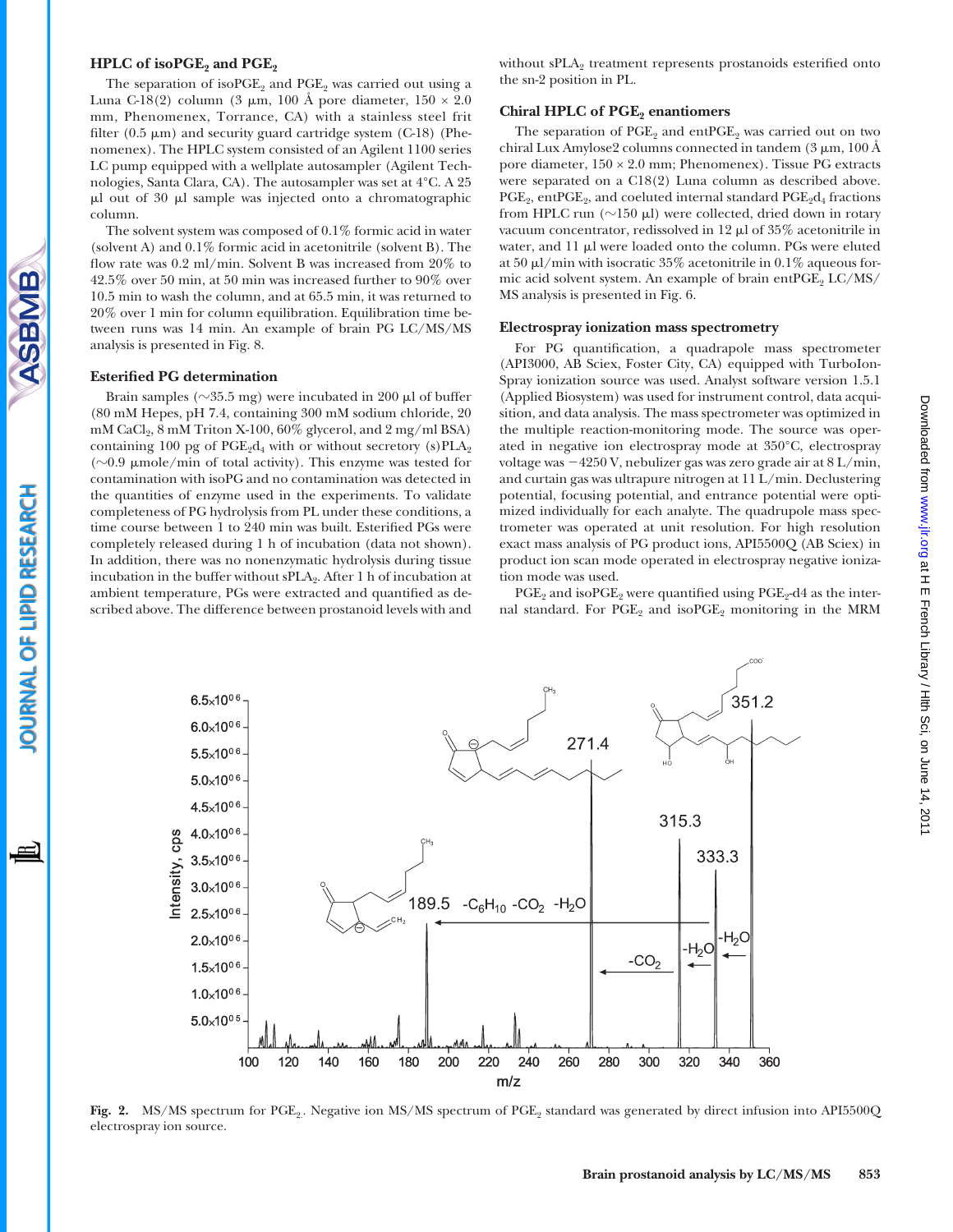mode,  $351.2/189.5$  mass transition was used, and for  $PGE_2d_4$ , 355.2/275.5 was used.

#### **Statistical analysis**

**SBMB** 

OURNAL OF LIPID RESEARCH

All statistical comparisons were calculated using a two-way unpaired Student's *t*-test using GraphPad Prism 5 (Graphpad, San Diego, CA). Statistical significance was defined as <0.05. All values were expressed as mean ± SD.

## RESULTS AND DISCUSSION

LC/MS/MS methods are considered to be the most specific and less laborious for PG and isoPG quantification as compared with other methods of analysis (29, 30). However, because  $PGE_2$ ,  $PGD_2$ , and 15-series iso $PGE_2$  have the same molecular weight and similar product ion spectrums, it is important to separate them in time before MS/MS detection. A number of HPLC conditions have been used to resolve  $PGE_2/PGD_2$ -like molecules  $(13, 20, 29, 31-36)$ . However, to the best of our knowledge, none of the reported conditions allowed for  $PGE_2$ ,  $PGD_2$ , and major iso $PGE_2$  separation in a single run without derivatization.

#### **Selection of MS/MS mass transition**

To resolve  $PGE_2/PGD_2$ -like molecules, we first optimized MS/MS parameters to achieve higher selectivity for 15-series isoPGE<sub>2</sub>. Most of the product ions produced from  $PGE<sub>2</sub>$  are generated by water and carboxyl group loss (product ions  $333.3$ ,  $315.3$ , and  $271.4$ ) that are not specific toward 15-series isoPGE<sub>2</sub> (Fig. 2). However, a product ion with  $m/z = 189.5$  is generated by the side chain loss (Fig. 2) that allows a more selective quantification for 15-series isoPG, thereby eliminating up to 48 possible isoforms from the analysis. The exact *m/z* of this product ion was determined using a high resolution mass spectrometer with linear ion trap (API5500Q) and appears to be  $m/z = 189.1279$ . This is consistent with the elemental composition of the presented structure (+1.2 mDa mass difference). The presented structure of the ion with *m/z* = 189 is also consistent with published data (39). In addition,  $PGE_2$  standards labeled with deuterium at 17, 17, 18, 18, 19, 19, 20, 20, 20  $(PGE<sub>2</sub>d<sub>9</sub>)$  or at 3, 3, 4, 4  $(PGE<sub>2</sub>d<sub>4</sub>)$  positions were used to confirm the pathway for an ion with  $m/z$  189 generation from PGE<sub>2</sub>. Upon PGE<sub>2</sub>d<sub>9</sub> collision, the ion with  $m/z =$ 189.5 was predominant over the 198.5 ion, whereas  $PGE_2d_4$ produced mainly 193.5 rather than 189.5 product ions, thereby confirming the loss of side chain from  $PGE_2$   $\omega$ -end (data not shown). Because 5-, 12-, and 8-series iso $PGE_2s$ are not commercially available, we demonstrated the selectivity of the 189 versus 271 ion using 20:4n-6 peroxidation products. We analyzed  $300 \mu g$  of  $20:4n-6$  standard using 351/271 and 351/189 mass transitions ( **Fig. 3**). The 351/189 extracted ion chromatogram had less peaks indicating higher specificity of this mass transition as compared with 351/271. Although 351/271 mass transition was previously used for  $PGE_2$  and  $PGD_2$  quantification (29, 32, 34–36), the presented results indicate that  $351/189$ mass transition gains higher selectivity for the analysis. There were two unidentified peaks eluted before and after 8-iso $PGE_2$  that were found in both 20:4n-6 standard and



Fig. 3. Higher specificity of  $351/189$  over  $351/271$  mass transitions for LC/MS/MS analysis of arachidonic acid peroxidation products. Three hundred micrograms of arachidonic acid standard was extracted and analyzed after 6 months of storage in ethanol at  $-80^{\circ}$ C as described in Materials and Methods. Ten nanograms of  $PGE_2d_4$  was used as an internal standard. A:  $351/271$ extracted mass chromatogram. B: 351/189 extracted mass chromatogram. C: 355/275 extracted mass chromatogram for the internal standard  $PGE_2d_4$ .

brain extracts (Figs. 3 and 8). The 315, 271, and 189 product ion ratio was similar to that of  $PGE_2$  and iso $PGE_2$  (data not shown), indicating the possibility that these peaks are isoPGE<sub>2</sub>. Unfortunately, we were not able to identify them because none of the commercially available isoPG standards coeluted with these peaks.

## Chiral chromatography for PGE<sub>2</sub> and entPGE<sub>2</sub> separation

Next, to resolve 15-series iso $PGE_2$  and  $PGD_2$ , we tested a variety of columns: Luna C18(2) (Phenomenex), Luna phenyl-hexyl (Phenomenex), Lux cellulose1 (Phenomenex), Lux Cellulose2 (Phenomenex), Lux Amylose2 (Phenomenex), and Cheralpack AD-RH (Diacel Chemical) columns) and HPLC conditions (acetonitrile/water, methanol/acetonitrile, methanol/water, 2-propanol/water, 2-propanol/hexane, 2-propanol/hexane/methanol with formic acid or ammonium acetate). We first aimed to resolve  $PGE_2$  and ent $PGE_2$ . Because  $PGE_2$  and ent $PGE_2$  are produced in equal quantities through free radical oxidation of 20:4n-6 (13, 19, 20), but only  $PGE_2$  is the major product of COX1/2 dependent pathway, the determination of  $PGE_2 / ent PGE_2$  ratio might be important in determining  $PGE<sub>2</sub>$  origin in biological samples. However, the  $LC/MS/$ MS methods used to date do not allow for separation of  $PGE_2$  and ent $PGE_2$  without derivatization and multiple HPLC separations (13, 19, 20). PGE<sub>2</sub> and entPGE<sub>2</sub> were not resolved on nonchiral HPLC even when the best conditions for the other iso $PGE_2$  separation were used (Luna C18(2) column eluted with acetonitrile/water/0.1% formic acid gradient). We also could not resolve  $PGE<sub>2</sub>$  and entPGE<sub>9</sub> on CSP Chiralpak AD-RH column that was reported to separate enantiomers of *trans* 4-hydroxy-2-nonenoic acid  $(40)$ . The only column that resolved PGE<sub>2</sub> and ent $PGE_2$  was the Lux Amylose2 column when eluted with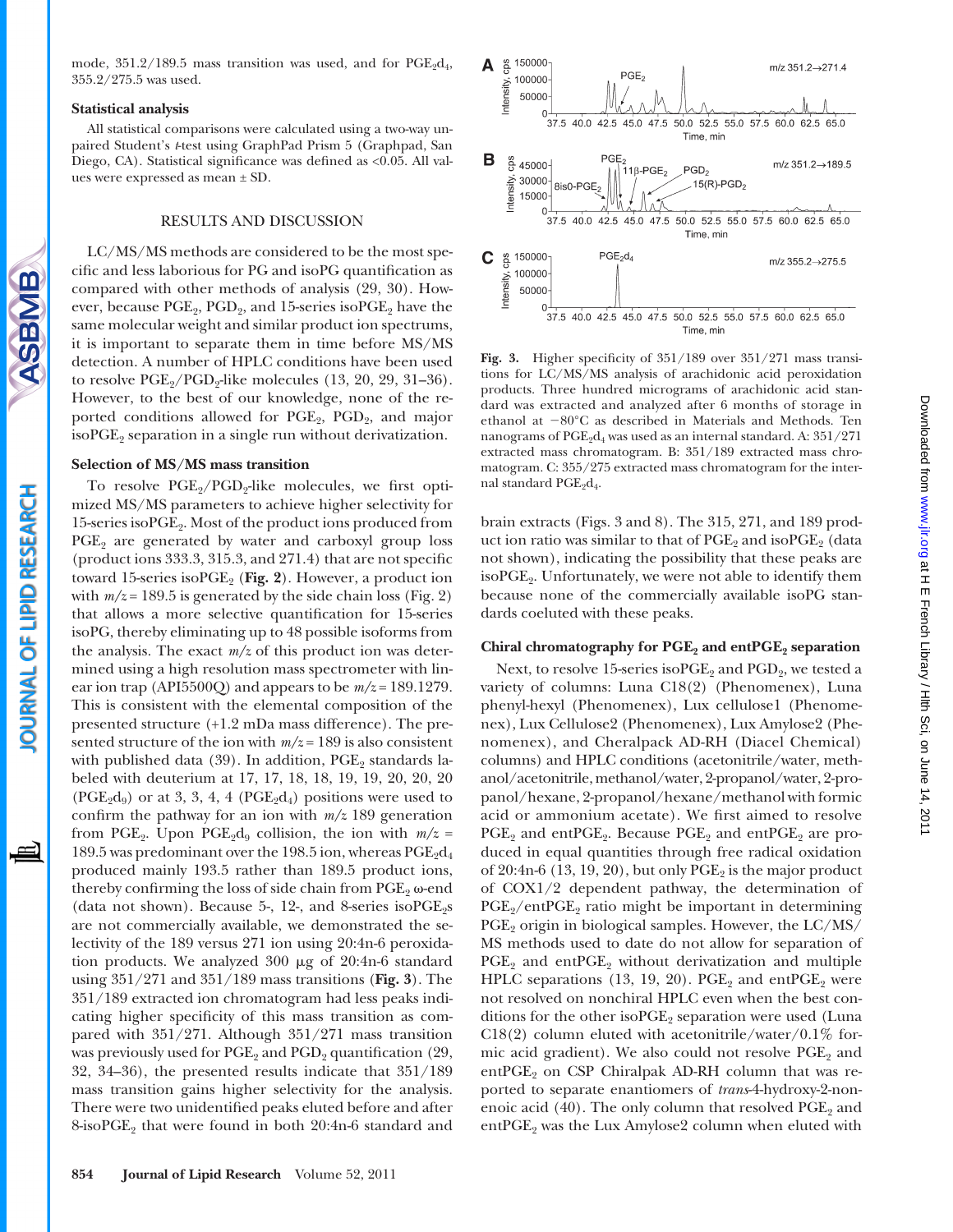

SBMB

OURNAL OF LIPID RESEARCH

**Fig. 4.** The effect of acetonitrile concentration on chiral HPLC of  $PGE_2$  and  $ent PGE_2$ .  $PGE_2$  and  $ent PGE_2$  standards (100 pg each) were loaded on one or two Lux Amylose2 columns connected in tandem and eluted using isocratic acetonitrile/water with 0.1% formic acid solvent composition at 50  $\mu$ l/min. A: 27% acetonitrile, one column. B: 25% acetonitrile, one column. C: 35% acetonitrile, two columns connected in tandem.

an acetonitrile/water/formic acid gradient (Fig. 4). Elution of the Lux Amylose2 column with methanol/water, or 2-propanol/water did not resolve these components. Both lower acetonitrile concentration (Fig. 4) and lower flow rate significantly increased separation. However, at a lower flow rate (50  $\mu$ l/min) and acetonitrile concentration  $(25\%$  in water with  $0.1\%$  formic acid) when the best separation was achieved, the peaks were broadened, resulting in reduction of a signal-to-noise ratio (Fig. 4B). The use of two columns in tandem improved peak sharpness while basal resolution was maintained (Fig. 4C). However, this HPLC method did not allow for entPGE<sub>2</sub> and 8-isoPGE<sub>2</sub> separation (Fig. 5). To separate PGE<sub>2</sub> from 8-isoPGE<sub>2</sub>, preseparation on nonchiral C18(2) Luna column is required as indicated below.

### PGE<sub>2</sub> and entPGE<sub>2</sub> determination in brain tissue

To demonstrate the application of the chiral HPLC method for biological samples, we quantified  $PGE_2$  and ent $PGE_2$  from brain tissue subjected to head-focused microwave irradiation and treated with bee venom  $sPLA_2$  to release esterified isoprostanes (15, 20). The  $PGE_2$  peak was collected from a HPLC run on the C18(2) Luna column and loaded onto the chiral Lux Amylose2 column. As indicated in Fig.  $6$ ,  $entPGE_2$  and  $PGE_2$  were generated in equal quantities (48.4  $\pm$  3.5% and 51.7  $\pm$  3.7%, respectively,  $n = 3$ ), which is consistent with the presence of esterified isoPG onto PL (13, 19, 20). However, in brains subjected to ischemia followed by microwave irradiation,  $PGE<sub>2</sub>$  mass was significantly higher as compared with ent- $PGE_2$  (Fig. 6), which is consistent with COX1/2-dependent production of  $PGE_2$  upon ischemia (41, 42). These data indicate that PGE<sub>2</sub> found esterified onto brain PL are derived from free radical oxidation pathway and demon-



Fig. 5. 8iso-PGE<sub>2</sub> and entPGE<sub>2</sub> are not resolved with chiral HPLC.  $PGE_2$ , ent $PGE_2$ , 8-iso $PGE_2$ , and  $PGD_2$  standards (100 pg each) were loaded on one Lux Amylose2 column and eluted with 27% acetonitrile in 0.1% formic acid aqueous solution at 50  $\mu$ l/min.

strate the appropriateness of the developed method for  $PGE$ <sub>2</sub> and ent $PGE$ <sub>2</sub> analysis.

# **Non-chiral HPLC for isoPGE<sub>2</sub> separation**

Next, because the developed chiral chromatography method did not allow for  $PGE_2$  and  $8$ -iso $PGE_2$  separation, we aimed to develop an HPLC method to separate major classes of 15-series of iso $PGE_2$  and  $PGD_2$ . The selection of



Fig. 6. Chiral HPLC of brain tissue PGE<sub>2</sub> and entPGE<sub>2</sub> under basal conditions and upon global ischemia. Brain PGs were extracted from fixed mouse brain tissue before or after 5 min of global ischemia. PG extracts were separated on a C18(2) Luna column as described in Materials and Methods.  $PGE_2$ , ent $PGE_2$ , and coeluted internal standard  $PGE_2d_4$  fractions from an HPLC run (Fig. 8) were collected, dried down in a rotary vacuum concentrator, redissolved in 12  $\mu$ l of 35% acetonitrile in water, and 11  $\mu$ l were loaded onto two chiral Lux Amylose2 columns connected in tandem. PGs were eluted at 50  $\mu$ l/min with 35% acetonitrile in 0.1% aqueous formic acid. Please note the difference in the sample size between A and B. A: Brain tissue  $(20 \text{ mg})$  fixed with headfocused microwave irradiation after 5 min of global ischemia. Upper panel: extracted ion chromatogram for isoPGE<sub>2</sub>. Lower panel: extracted ion chromatogram for internal standard  $PGE_9d_4$ . B: Brain tissue (whole brain, 300 mg) fixed with head-focused microwave irradiation under basal conditions. Upper panel: extracted ion chromatogram for isoPGE<sub>2</sub>. Lower panel: extracted ion chromatogram for internal standard  $PGE_2d_4$ .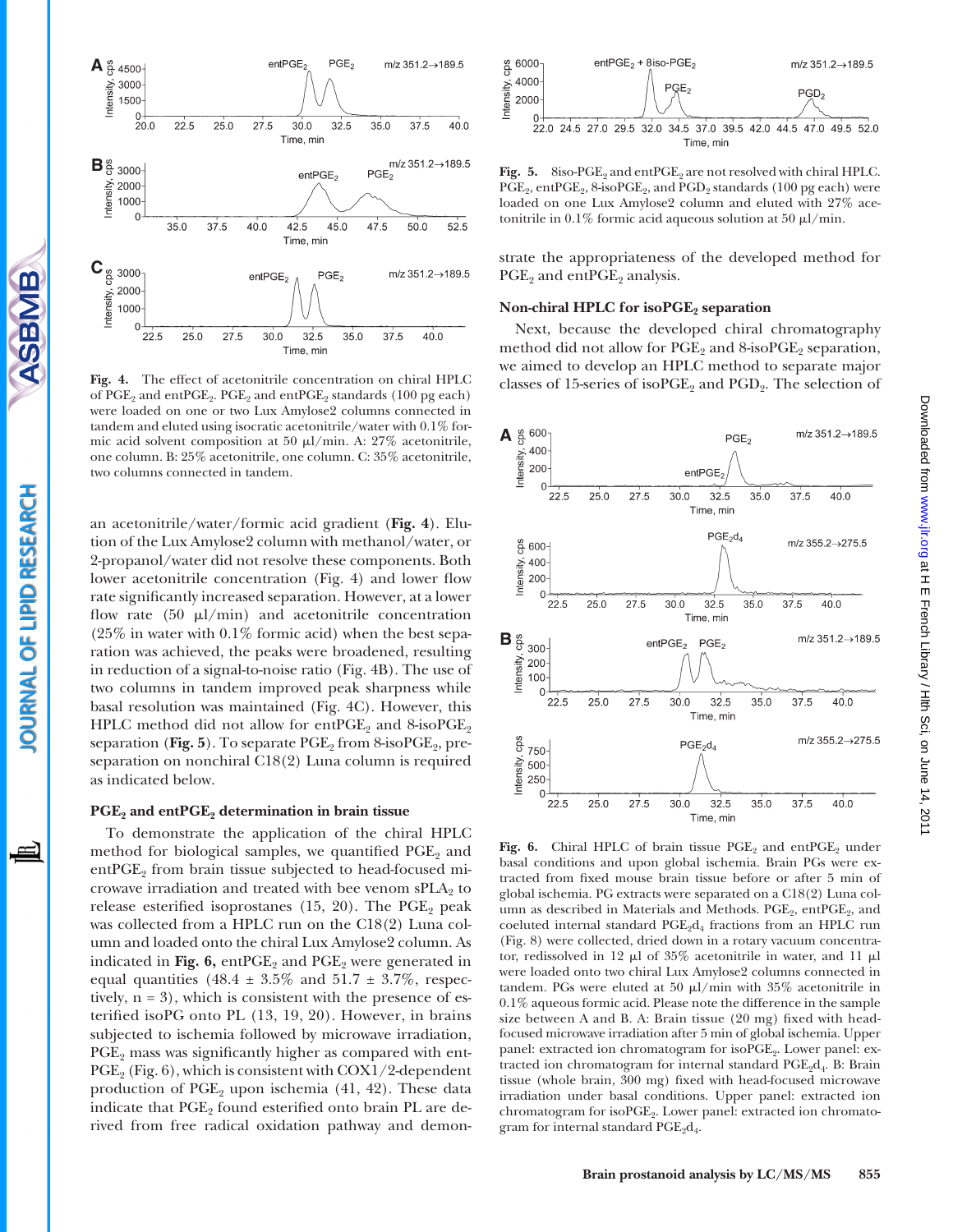



**Fig.** 7. Separation of a isoPGE<sub>2</sub>/D<sub>2</sub> standard mixture on Luna C18(2) column using different elution solvents. One nanogram of  $\mathrm{PGE}_2$  and 0.5 ng of PGD2, 8iso-PGE<sub>2</sub>, and  $11\beta\text{-PGE}_2$  were injected on the column. The best separation conditions are presented. A: Methanol/water gradient with 0.1% formic acid. Methanol concentration was increased from 50% to 75% in 50 min.  $PGE_2$  and PGD<sub>2</sub> were not well separated and PGD<sub>2</sub> and 11β-PGE<sub>2</sub> were not separated. B: 2-Propanol/water gradient with 0.1% formic acid. 2-Propanol concentration was increased from 25% to 35% in 40 min.  $\text{PGE}_2$  and  $\text{PGD}_2$  were not resolved. C: Acetonitrile/water with 0.1% formic acid gradient. Acetonitrile/water gradient was as described in Materials and Methods. All standards were well resolved at baseline.

the HPLC conditions was based on the reported methods for PG separation  $(13, 20, 29, 31-36)$ . Although a number of LC/MS/MS methods have been developed, to the best of our knowledge, no methods have been reported to separate the major brain  $PGE_2/D_2$  and iso $PGE_2$  isoforms such as  $\mathrm{PGE}_2$ ,  $\mathrm{PGD}_2$ ,  $8\text{-} \mathrm{isoPGE}_2$ , and  $11\beta\text{-} \mathrm{PGE}_2$  without derivatization and multiple HPLC separations  $(13, 20, 29, 31-36)$ . One of the most promising columns was phenyl-hexyl column eluted with ammonium acetate/methanol gradient that has been reported to separate  $8$ -iso $PGE_2$  from  $PGE_2$ (35); however, we could not separate other isoPG using this approach. The only condition that we found to separate all major iso $PGE_2$  was the 18(2) Luna column eluted with acetonitrile/water gradient with 0.1% formic acid ( **Figs. 7, 8**). Interestingly, although addition of methanol or 2-propanol to the elution solvents increased resolving power for PG using other columns (31, 33, 40, 43–45), it decreased resolution when the C18(2) Luna column was used . For example,  $PGE_2$  and  $PGD_2$  were not separated in the presence of 2-propanol, and  $\mathrm{PGD}_2$  and  $11\beta\text{-} \mathrm{PGE}_2$  were not separated in the presence of methanol in the elution solvents (Fig. 7).

#### **Method validation**

SBMB

OURNAL OF LIPID RESEARCH

 $\equiv$ 

*Limits of detection.* We have previously reported a significant improvement of detection limits for PG analysis when acetone was used for extraction  $(0.6 \pm 0.1)$  pg on column) (29). Importantly, a less selective  $351/271$  mass transition and HPLC separation was used for  $PGE_2$  and  $PGD_2$  quantification in this study. In the present study, we evaluated whether a more selective MS/MS mass transition, as well as an improved HPLC separation, might gain better limits of detection with acetone extraction. To determine detection limits, we used PG extract from  $\sim$ 35 mg of brain tissue as a biological matrix for basal noise determination. A 3:1signal-to-noise ratio was used to calculate limits of detection. Although the  $189$  product ion has an  $\sim$ 2-fold lower intensity as compared with the less selective 271 product ion (Fig. 2), the new improved method also reduced the basal noise, thus improving detection levels to  $0.3 \pm 0.1$  pg on column for  $PGE_2$  and  $PGD_2$ .

*Method accuracy.* To determine the method accuracy in biologically relevant PG concentration range found in brain samples,  $0.100$  or  $1.000$  ng of PGE<sub>2</sub> standard was spiked with microwaved brain samples  $(30.2 \pm 0.7 \text{ mg}, \text{n} =$ 6) and extracted with internal standard  $PGE<sub>2</sub>d<sub>4</sub>$ . A separate group of the same brain samples was analyzed without  $PGE_2$  standard to correct for endogenous brain  $PGE_2$ mass. The  $PGE_2$  standard mass determined in the spiked samples was  $0.097 \pm 0.004$  and  $1.029 \pm 0.029$  ng for  $0.100$ and 1.000 spiked standards, respectively, indicating  $3.0 \pm$ 2.9% method accuracy in the tested mass range.

*Calibration curve, linearity, and dynamic range.* Dynamic range and linearity was determined using isotope dilution approach with a constant  $PGE<sub>2</sub>d<sub>4</sub>$  mass (100 pg) as an internal standard, and variable concentrations of  $PGE<sub>2</sub>$  and PGD<sub>2</sub> standard mixture. For quantification, 351/189 mass transitions were used for  $\text{PGE}_2$  and  $\text{PGD}_2$  and  $355/275$  for  $PGE<sub>2</sub>d<sub>4</sub>$  quantification. The instrument response was linear in the range between 1 pg to 100 ng with  $R^2$  1.0000 and 0.9999 for  $PGE_2$  and  $PGD_2$ , respectively. The calibration



**Fig. 8.** HPLC of brain tissue total (free and esterified) iso  $PGE_2$ /  $D_2$  under basal conditions and upon 5 min of global ischemia. Mouse brain total (free and esterified) PGs were extracted from fixed mouse brain tissue before or after 5 min of global ischemia. PG extracts were separated on C18(2) Luna column as described in the Materials and Methods. A: PG separation from brain tissue (20 mg) fixed with head-focused microwave irradiation under basal conditions. B: PG separation from brain tissue (10 mg) fixed with head-focused microwave irradiation after 5 min of global ischemia. C: Extracted ion chromatogram of internal standard  $PGE<sub>2</sub>d<sub>4</sub>$ .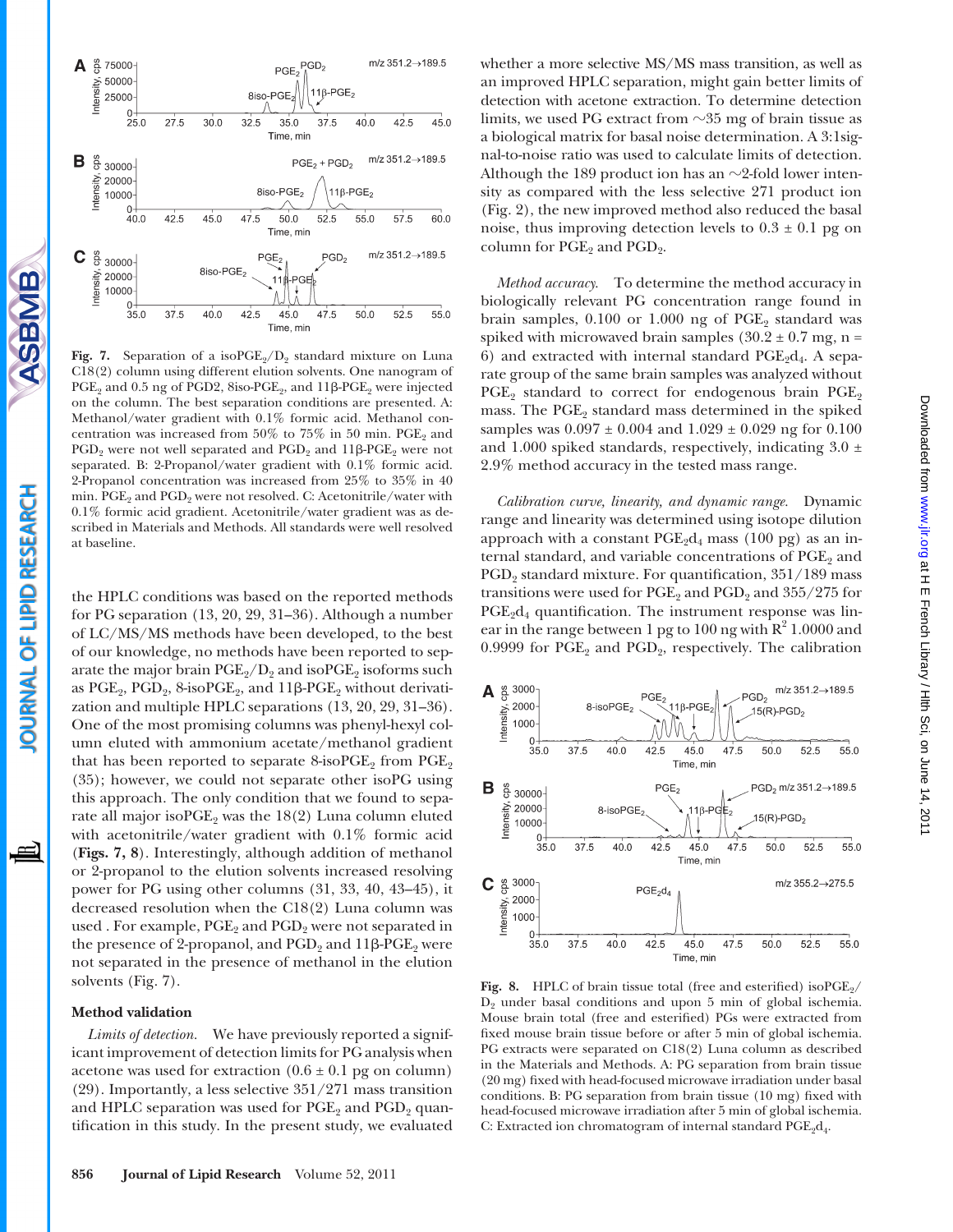TABLE 1. Intra- and inter-day precision for brain endogenous PG analysis

|                           | Day 1                   |                 |                         |                 | Day 2                   |                 |                         |                 |                      |                 |
|---------------------------|-------------------------|-----------------|-------------------------|-----------------|-------------------------|-----------------|-------------------------|-----------------|----------------------|-----------------|
|                           | Free                    |                 | Esterified              |                 | Free                    |                 | Esterified              |                 | Inter-day Difference |                 |
|                           | $Mean \pm SD$<br>ng/gww | <b>RSD</b><br>% | $Mean \pm SD$<br>ng/gww | <b>RSD</b><br>% | $Mean \pm SD$<br>ng/gww | <b>RSD</b><br>% | $Mean \pm SD$<br>ng/gww | <b>RSD</b><br>% | Free                 | Esterified<br>% |
| $PGE_{2}$                 | $0.07 \pm 0.01$         | 11              | $1.67 \pm 0.12$         |                 | $0.08 \pm 0.01$         | 13              | $1.39 \pm 0.11$         |                 |                      | $-17$           |
| $11\beta$ -PGE,           | $0.02 \pm 0.01$         | 43              | $0.50 \pm 0.07$         | 14              | $0.03 \pm 0.01$         | 43              | $0.47 \pm 0.07$         | 15              | 10                   | -6              |
| 8-isoPGE <sub>2</sub>     | $0.05 \pm 0.02$         | 45              | $1.57 \pm 0.19$         | 12              | $0.05 + 0.13$           | 26              | $1.36 \pm 0.23$         | 17              | $-8$                 | $-13$           |
| PGD <sub>9</sub>          | $0.06 \pm 0.01$         | 22              | $1.81 \pm 0.11$         | 6               | $0.06 \pm 0.01$         | 19              | $1.71 + 0.7$            | 4               | $-12$                | $-5$            |
| $15(R)$ -PGD <sub>2</sub> | $0.05 \pm 0.02$         | 48              | $1.31 \pm 0.15$         | 12              | $0.04 \pm 0.17$         | 43              | $1.18 \pm 0.08$         |                 | $-19$                | $-20$           |

Two mouse brains were fixed with head-focused microwave irradiation and pulverized together under liquid nitrogen temperatures to a fine homogeneous powder. The mixed brain powder samples (~35 mg) were analyzed in triplicate on the same day (Day 1) and the following day (Day 2). Samples were incubated with or without sPLA<sub>2</sub> as described in Materials and Methods and analyzed after extraction with acetone. PGE<sub>2</sub>d<sub>4</sub> was added before incubation as an internal standard. The difference between prostanoid levels with and without sPLA<sub>2</sub> treatment represents PG esterified onto the sn-2 position in PL. Inter-day difference was calculated as percent difference between average values for Day 1 and Day 2. SD, standard deviation; RSD, relative standard deviation .

curve was linear within the dynamic range with the fitting curve slopes 106.4 and 110.1 for  $PGD<sub>2</sub>$  and  $15(R)$ - $PGD<sub>2</sub>$ , respectively, and 193.9 to 198.5 for  $PGE_2$  and iso $PGE_2$ .

*Matrix effect.* To determine matrix effect, microwaved brain samples  $(36.3 \pm 0.7 \text{ mg})$  were extracted with 100 pg of  $PGE_2d_4$  internal standard. Three PG extracts were spiked with  $50$  pg of PGE<sub>2</sub> and three other extracts were analyzed without  $PGE_2$  standard to correct for endogenous brain  $PGE_2$  mass. A separate set of  $PGE_2$  standard samples (100) pg) was analyzed without having been spiked with brain extracts.  $PGE_2$  peak area was determined after  $LC/MS/MS$ analysis. The matrix effect was determined as a percent difference between  $PGE_2$  standard peak area with and without spiking with brain extract after correction for endogenous PGE<sub>2</sub> mass. The corrected integrated peak area for PGE<sub>2</sub> spiked with tissue extract was  $9783 \pm 229$ , and for  $PGE_2$  standard alone was  $9496 \pm 127$ . Although the relative standard deviation was very low, in the range of 2%, these values were not statistically different between samples. In addition, no peaks interfering with  $PGE<sub>2</sub>d<sub>4</sub>$  internal standard were detected on chromatograms (data not shown). These data indicate very little matrix effect from brain tissue samples used in the analysis and a high method precision for LC/MS/MS analysis of spiked standards.

*Method precision and sample stability.* To determine the method precision for endogenous brain  $PGE_2$ , we determined intra- and inter-day variability calculated as a relative standard deviation for brain samples. Two mouse brains subjected to microwave fixation were removed, frozen in liquid nitrogen, and pulverized together under liquid nitrogen temperatures to a fine homogeneous powder. Mixed brain powder samples  $(35.5 \pm 0.6 \text{ mg})$  were incubated with or without  $sPLA_2$  as described in Materials and Methods and analyzed after extraction with acetone for free and esterified PG quantification. When PG analysis was performed on the same day, the average intra-day variability was  $11 \pm 5\%$  (n = 10) for esterified PG and  $31 \pm 14\%$  $(n = 10)$  for free PG (**Table 1**). When the same brain powder was analyzed on the following day, the inter-day variability was  $10 \pm 5\%$  for esterified PG and  $22 \pm 22\%$  for free PG (Table 1). For most of the isoPG analyzed, the concentration was decreased when brain samples were analyzed on the following day. However, this decrease was not statistically different. Importantly, we have observed statistically significant 2- to 4-fold reduction in PG mass after 4 weeks of brain powder storage at  $-80^{\circ}$ C, indicating significant instability of PG in brain samples (29). Free PG had higher intra-day variability that might be the results of their low concentrations under basal conditions  $(\sim]$  pg/sample) that were close to the limits of detection. This variability might be decreased by the increased sample mass used for the analysis. To address this possibility, we analyzed three samples  $(20.3 \pm 0.2 \text{ mg}, \text{ n = 3})$  from the same mouse brain subjected to 5 min of brain ischemia followed by head-focused

TABLE 2. Brain PG alterations upon decapitation induced ischemia

|                                                                                                        |                                                                                       | <b>Basal Conditions</b>                                                            |                                                                                   | Ischemia                                                                              |                                                                                   |                                                                                       |  |
|--------------------------------------------------------------------------------------------------------|---------------------------------------------------------------------------------------|------------------------------------------------------------------------------------|-----------------------------------------------------------------------------------|---------------------------------------------------------------------------------------|-----------------------------------------------------------------------------------|---------------------------------------------------------------------------------------|--|
|                                                                                                        | Free                                                                                  | Esterified                                                                         | Total                                                                             | Free                                                                                  | Esterified                                                                        | Total                                                                                 |  |
| $PGE_{2}$<br>$11\beta$ -PGE,<br>8-isoPGE <sub>2</sub><br>PGD <sub>2</sub><br>$15(R)$ -PGD <sub>2</sub> | $0.06 + 0.01$<br>$0.09 + 0.04$<br>$0.08 \pm 0.02$<br>$0.06 \pm 0.01$<br>$0.05 + 0.02$ | $1.55 + 0.13$<br>$0.87 \pm 0.31$<br>$1.22 + 0.4$<br>$1.92 + 0.10$<br>$1.25 + 0.17$ | $1.62 + 0.43$<br>$0.97 + 0.29$<br>$1.30 + 0.41$<br>$1.98 + 0.12$<br>$1.51 + 0.20$ | $14.52 + 0.44$<br>$1.36 + 0.15*$<br>$1.93 + 0.47*$<br>$31.21 + 0.53$<br>$2.13 + 0.32$ | $0.87 + 0.37$<br>$0.52 + 0.33$<br>$0.73 + 0.31$<br>$1.02 + 0.22$<br>$1.65 + 0.85$ | $15.39 + 0.35$<br>$1.88 + 0.28*$<br>$2.66 + 0.28*$<br>$32.23 + 0.62$<br>$3.78 + 0.75$ |  |

Mouse brain was fixed with head-focused microwave irradiation before and after 5 min of global ischemia as described in Materials and Methods and pulverization under liquid nitrogen temperature. Samples of  $\sim$ 20 mg tissue were incubated with or without  $\overline{\text{sPLA}}_2$  and extracted with acetone as described in Materials and Methods. PGE<sub>2</sub>d<sub>4</sub> was added before incubation as an internal standard. The difference between prostanoid levels with and without sPLA<sub>2</sub> treatment represents prostanoids esterified onto the sn-2 position in PL. Data are mean (ng/gww) ± SD,  $n = 3$ . \* indicates statistically different values as compared with basal conditions.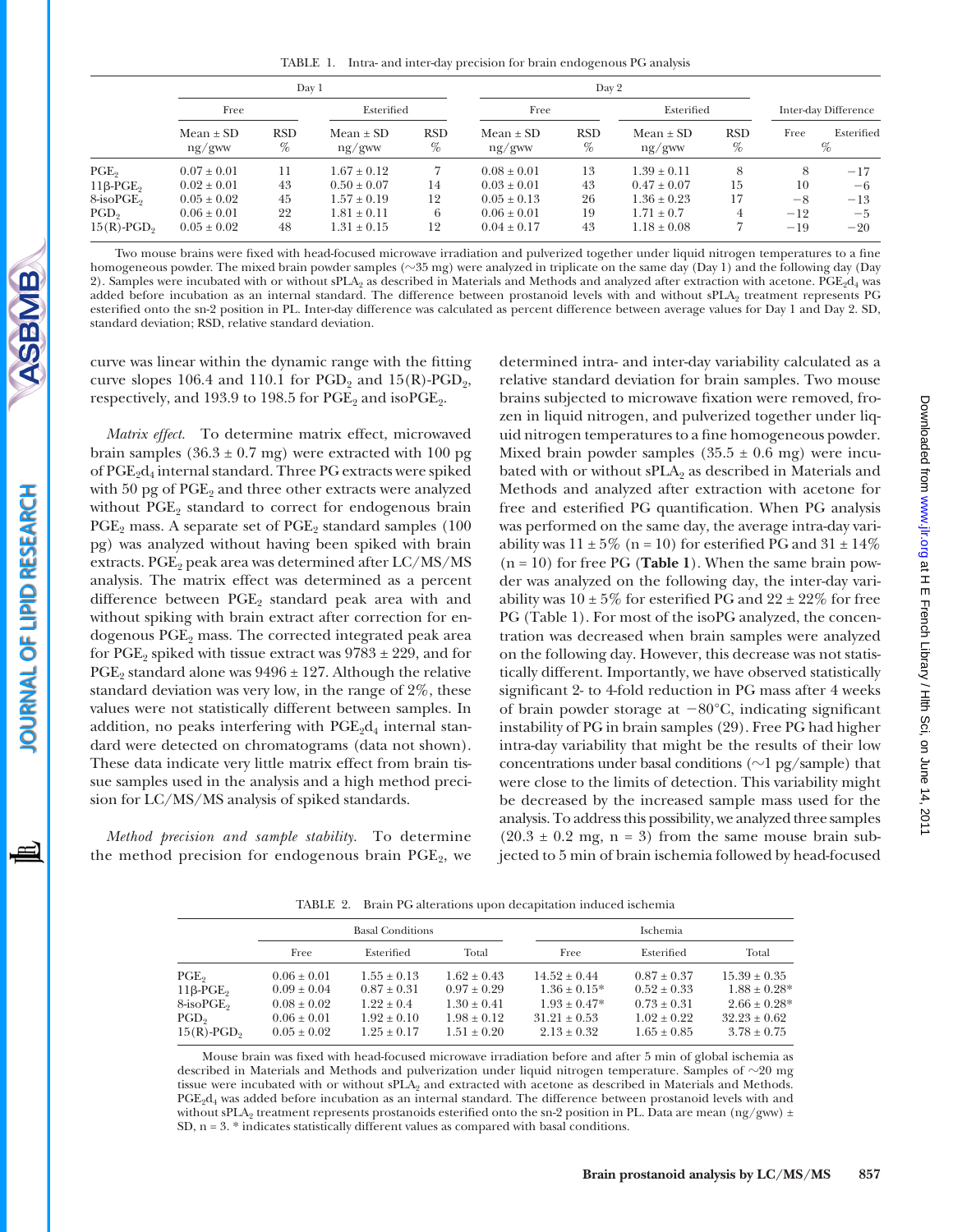microwave irradiation. The free  $PGE_2$  and  $PGD_2$  mass was  $11.03 \pm 0.33$  and  $25.54 \pm 0.97$ ng/gram wet weight (gww), respectively, with  ${\sim}4\%$  of variability. These data indicate a significant improvement of the method precision with increased PG mass in the samples. In addition, because isoPGs are products of free radical peroxidation that might be effected by sample handling, the sample handling might be also an important factor effecting method precision.

# Brain tissue isoPG separation and quantification under **basal conditions and upon ischemia**

To demonstrate the application of the method for biological sample analysis, we analyzed free iso $PGE_2$  and iso $PGE_2$  esterified onto PL in brain tissue fixed with microwave irradiation before (basal conditions) or 1 min after ischemia (29, 37). Although free iso $PGE_2/D_2$  levels are reported upon decapitation-induced ischemia (38), to the best of our knowledge, no previous studies addressed esterified isoPG levels in fixed or ischemic brain tissue. To release esterified isoPG from the sn-2 position of PL, tissue samples were treated with bee venom  $sPLA_2$  as described in Materials and Methods (15, 20). The difference between prostanoid levels with and without  $sPLA_2$  treatment represents prostanoids esterified onto the sn-2 position in PL. Under basal conditions, esterified PG and isoPG were 10to 32-fold higher as compared with free isoPG ( **Table 2** ). Upon ischemia, free  $PGE_2$  and  $PGD_2$  were significantly increased with a more profound increase in  $PGD<sub>2</sub>$  mass (Table 2), which is consistent with previous studies  $(29, 12)$ 37, 38, 46). Total (free plus esterified) isoPGs were significantly increased  $\sim$  2-fold, which is consistent with increased oxidative stress upon ischemia (47, 48) and consistent with the increase in free iso $PGE_2/D_2$  levels in decapitated rat brains (38). The found values for brain isoPG are in the range of the previously reported values for rat liver  $(15)$ . The increase in total isoPG was mainly accounted for by the increase in free isoPG levels that were increased 15- to 43-fold. However, the esterified pool was not decreased upon ischemia (Table 2). This is intriguing because  $PLA_2$ are activated upon ischemia (49, 50), and at least one  $PLA_2$ platelet activating factor acetylhydrolase II has been reported to hydrolyze isoPG from PL  $(24)$ . It remains to be elucidated if the stability of the esterified isoPG pool upon ischemia is the result of reesterification of free isoPG, a lack of PLA<sub>2</sub> activity toward esterified isoPG upon ischemia, or a balance between release and esterification processes.

In summary, the developed method allows for a complete separation and quantification of the major 15-series isoPGE<sub>2</sub> and PGD<sub>2</sub> without derivatization that works sufficiently when a standard mixture or endogenous brain tissue isoPGs are analyzed. Using the developed LC/MS/MS method, we demonstrated that PGE<sub>2</sub>s found esterified in the sn-2 position in PL are derived from a free radical nonenzymatic pathway under basal conditions. We report for the first time values for esterified iso $PGE$  levels in brain tissue under basal conditions and upon global ischemia and demonstrated a nonreleasable pool of isoPG esterified onto brain PL upon ischemia.

The authors thank Dr. Johnie Brown (AB Sciex) for assistance with MS/MS spectrum generation on API5500Q mass spectrometer.

## REFERENCES

- 1. Phillis, J. W., L. A. Horrocks, and A. A. Farooqui. 2006. Cycloxygenases, lipoxygenases, and epoxygenases in CNS: their role and involvement in neurological disorders. *Brain Res. Rev.* **52:**  $201 - 243$ .
- 2. Bazan, N. G., V. Colangelo, and W. J. Lukiw. 2002. Prostaglandins and other lipid mediators in Alzheimer's disease. *Prostaglandins Other Lipid Mediat.* **68-69:** 197-210.
- 3. Chen, C., and N. G. Bazan. 2005. Lipid signaling: sleep, synaptic plasticity, and neuroprotection. *Prostaglandins Other Lipid Mediat.* **77:** 65 – 76 .
- 4. Minghetti, L., and M. Pocchiari. 2007. Cyclooxygenase-2, prostaglandin E 2, and microglial activation in prison diseases. *Int. Rev. Neurobiol.* **82:** 265 – 275 .
- 5 . Wolfe , L. S. 1982 . Eicosanoids: prostaglandins, thromboxanes, leukotrienes, and other derivatives of carbon-20 unsaturated fatty acids. *J. Neurochem.* 38: 1-14.
- 6 . Demediuk , P. , R. D. Saunders , D. K. Anderson , E. D. Means , and L. A. Horrocks . 1985 . Membrane lipid changes in laminectomized and traumatized cat spinal cord. *Proc. Natl. Acad. Sci. USA.* **82:** 7071-7075.
- 7. Murphy, E. J., D. L. Behrmann, C. M. Bates, and L. A. Horrocks. 1994 . Lipid alterations following impact spinal cord trauma in the rat. *Mol. Chem. Neuropathol.* **23:** 13 – 26 .
- 8. Backlund, M. G., J. R. Mann, and R. N. DuBois. 2005. Mechanisms for the prevention of gastrointestinal cancer: the role of prostaglandin E 2. *Oncology.* **69:** 28 – 32 .
- 9. Hata, A. N., and R. M. Breyer. 2004. Pharmacology and signaling of prostaglandin receptors: multiple roles in inflammation and immune modulation. *Pharmacol. Ther.* 103: 147-166.
- 10. Rocha, P. N., T. J. Plumb, and T. M. Coffman. 2003. Eicosanoids: lipid mediators of inflammation in transplantation. Springer Semin. *Immunopathol.* **25:** 215 – 227 .
- 11. Patrignani, P., S. Tacconelli, M. G. Schiulli, and M. L. Capone. 2005 . New insights into COX-2 biology and inhibition. *Brain Res. Brain Res. Rev.* **48:** 352 – 359 .
- 12. Rosenberger, T. A., N. E. Villacreses, J. T. Hovda, F. Boestti, G. Weerasinghe, R. N. Wine, G. J. Harry, and S. I. Rapoport. 2004. Rat brain arachidonic acid metabolism is increased by a 6-day intracerebral ventricular infusion of bacterial lipopolysaccharide. *J. Neurochem.* **88:** 1168 – 1178 .
- 13. Gao, L., W. E. Zackert, J. J. Hasford, M. E. Danekis, G. L. Milne, C. Remmert, J. Reese, H. Yin, H-H. Tai, S. K. Dey, et al. 2003. Formation of prostaglandins E2 and D2 via the isoprostane pathway. *J. Biol. Chem.* **278:** 28479 – 28489 .
- 14. Morrow, J. D., K. E. Hill, R. F. Burk, T. M. Nammour, K. F. Badr, and L. J. Roberts, Ii. 1990. A series of prostaglandin F 2-like compounds are produced in vivo in humans by a non-cyclooxygenase, free radical-catalized mechanism. *Proc. Natl. Acad. Sci. USA.* **87:** 9383-9387.
- 15. Morrow, J. D., T. A. Minton, C. R. Mukundan, M. D. Campbell, W. E. Zackert, V. C. Daniel, K. F. Badr, I. A. Blair, and L. J. Roberts, Ii. 1994 . Free radical-induced generation of isoprostanes in vivo: evidence for the formation of D-ring and E-ring isoprostanes. *J. Biol. Chem.* **269:** 4317 – 4326 .
- 16. Rokach, J., S. Kim, S. Bellone, J. A. Lawson, D. Praticò, W. S. Powell, and G. A. FitzGerald. 2004. Total synthesis of isoprostanes: discovery and quantitation in biological systems. *Chem. Phys. Lipids*. **128:** 35-56.
- 17. Morrow, J. D., J. A. Awad, H. J. Boss, I. A. Blair, and L. J. Roberts, Ii. 1992 . Non-cyclooxygenase-derived prostanoids (F 2-isoprostanes) are formed in situ on phospholipids. *Proc. Natl. Acad. Sci. USA.* **89:** 10721-10725.
- 18. Morrow, J. D. 2006. The isoprostanes unique products of arachidonate peroxidation: their role as mediators of oxidant stress. *Curr.*  Pharm. Des. 12: 895-902.
- 19. Morrow, J. D., L. J. Roberts, V. C. Daniel, J. A. Awad, O. Mirochnitchenko, L. L. Swift, and R. F. Burk. 1998. Comparison of formation of D2/E2-isoprostanes and F2-isoprostanesin vitro and in vivo–effects of oxygen tension and glutathione. *Arch. Biochem.*   $Biophys.$  **353:** 160-171.

OURNAL OF LIPID RESEARCH